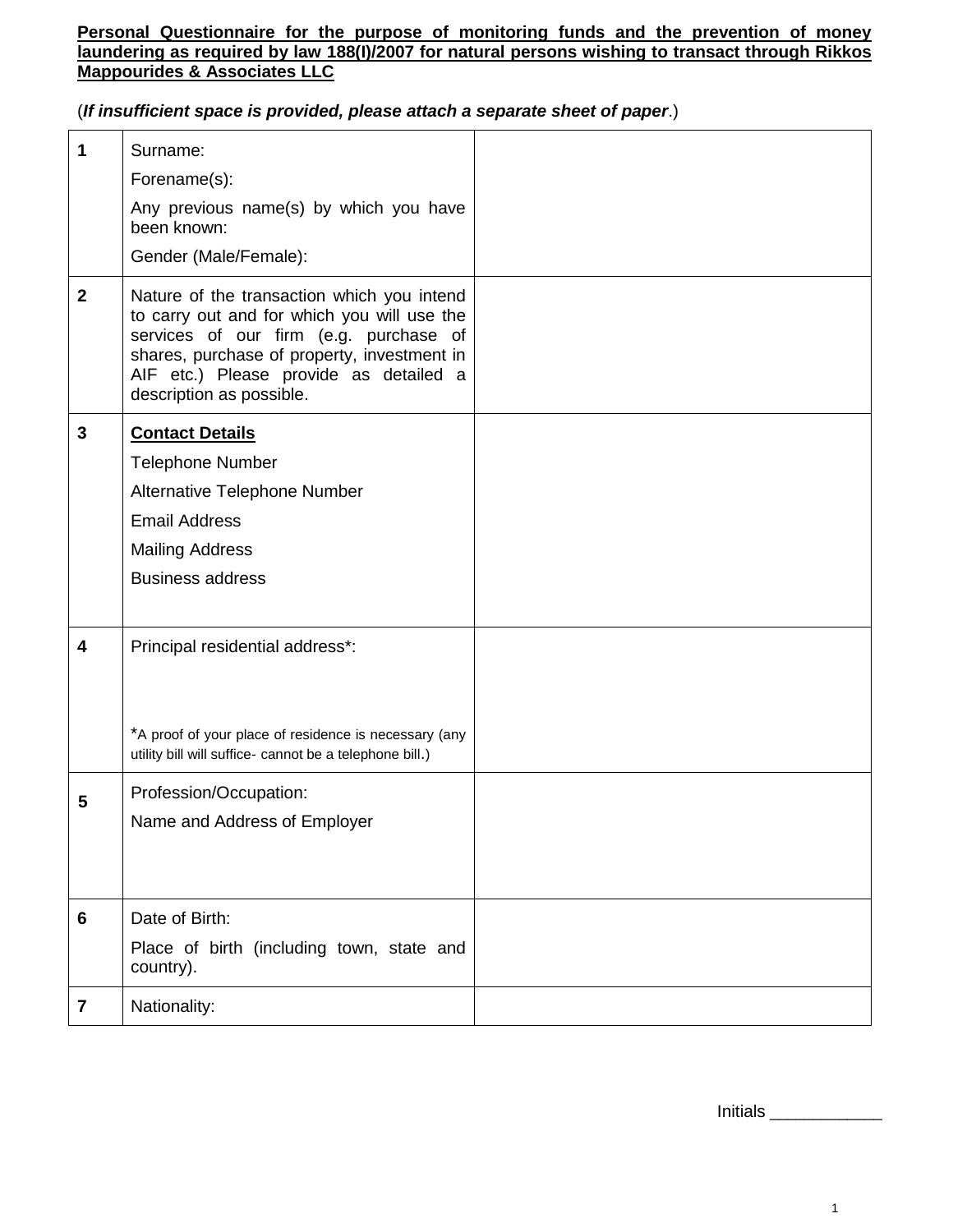| 8  | Id or Passport number:<br>Country of issue:<br>Date of expiration:                                                                                                                                                                                                                                                                                                                     |                                                                                 |  |
|----|----------------------------------------------------------------------------------------------------------------------------------------------------------------------------------------------------------------------------------------------------------------------------------------------------------------------------------------------------------------------------------------|---------------------------------------------------------------------------------|--|
|    | *A certified copy of your passport may be required                                                                                                                                                                                                                                                                                                                                     |                                                                                 |  |
| 9  | Please provide a specimen of your<br>Signature and Initials and also your full<br>name handwritten:                                                                                                                                                                                                                                                                                    |                                                                                 |  |
| 10 | Have you at any time been convicted of any<br>offence punishable by imprisonment of<br>more than one (1) month or been subject to<br>sanctions<br>and/or fine<br>by a judicial,<br>government, professional<br>other<br>or<br>regulatory body? If so, give full particulars:                                                                                                           | Date of conviction:<br>Duration:<br>Date which the conviction has become spent: |  |
|    |                                                                                                                                                                                                                                                                                                                                                                                        | Duration/<br>fine/sanctions<br>of<br>type                                       |  |
|    | *In addition, the convictions which are time-<br>barred/restituted                                                                                                                                                                                                                                                                                                                     |                                                                                 |  |
| 11 | In carrying out your duties will you be acting<br>on the directions or instructions of any other<br>person? If so, give full particulars of such<br>person and the nature of their involvement.                                                                                                                                                                                        |                                                                                 |  |
| 12 | Are you, or a person closely related to you,<br>currently or during the past year, entrusted<br>with a prominent public function which can<br>fall into the meaning of Politically Exposed<br>Person or as this is defined within the<br>Prevention and Suppression of Money<br>Laundering<br>Law<br>2007,<br>Activities<br>of<br>188(I)/2007.<br>If so, please give full particulars. |                                                                                 |  |
| 13 | Please state the source of your any kind of<br>wealth which may affect the transaction you<br>are willing to make (e.g.<br>inheritance,<br>employment, investments etc.)                                                                                                                                                                                                               |                                                                                 |  |
|    | *Rikkos Mappourides & Associates LLC reserves the<br>right to ask for verification regarding the source of<br>wealth,                                                                                                                                                                                                                                                                  |                                                                                 |  |

I, ……...........................CONFIRM that the above information is complete and correct to the best of my knowledge and belief and I undertake that, until the completion of the requested services I will promptly notify Rikkos Mappourides & Associates LLC of any material changes affecting the correctness of the answers to these questions. I acknowledge that if any of the information given above is inaccurate or financial transactions may be deemed suspicious, I may face investigations for money laundering and financing of terrorism, by the public and legal authorities. Hereby, I declare my consent for the reasons stated in Privacy Policy (which can be found in our webpage); Rikkos Mappourides & Associates LLC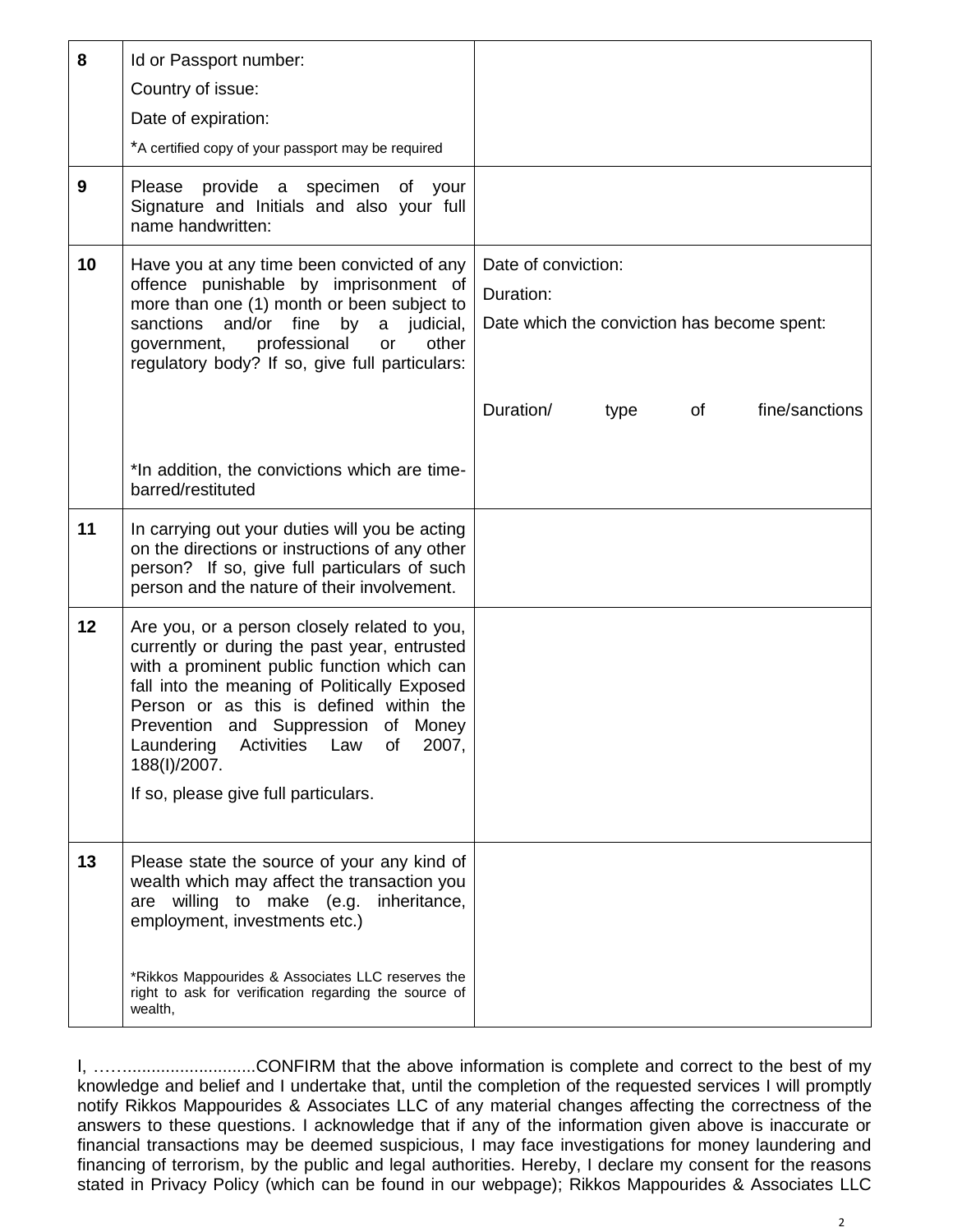can share my personal information with the public and legal authorities, where it is required due to legal obligations and where it may be required for investigations of money laundering and financing of terrorism.

Date:

Signed:

Each person completing this Appendix must provide the documents mentioned in Appendix 3.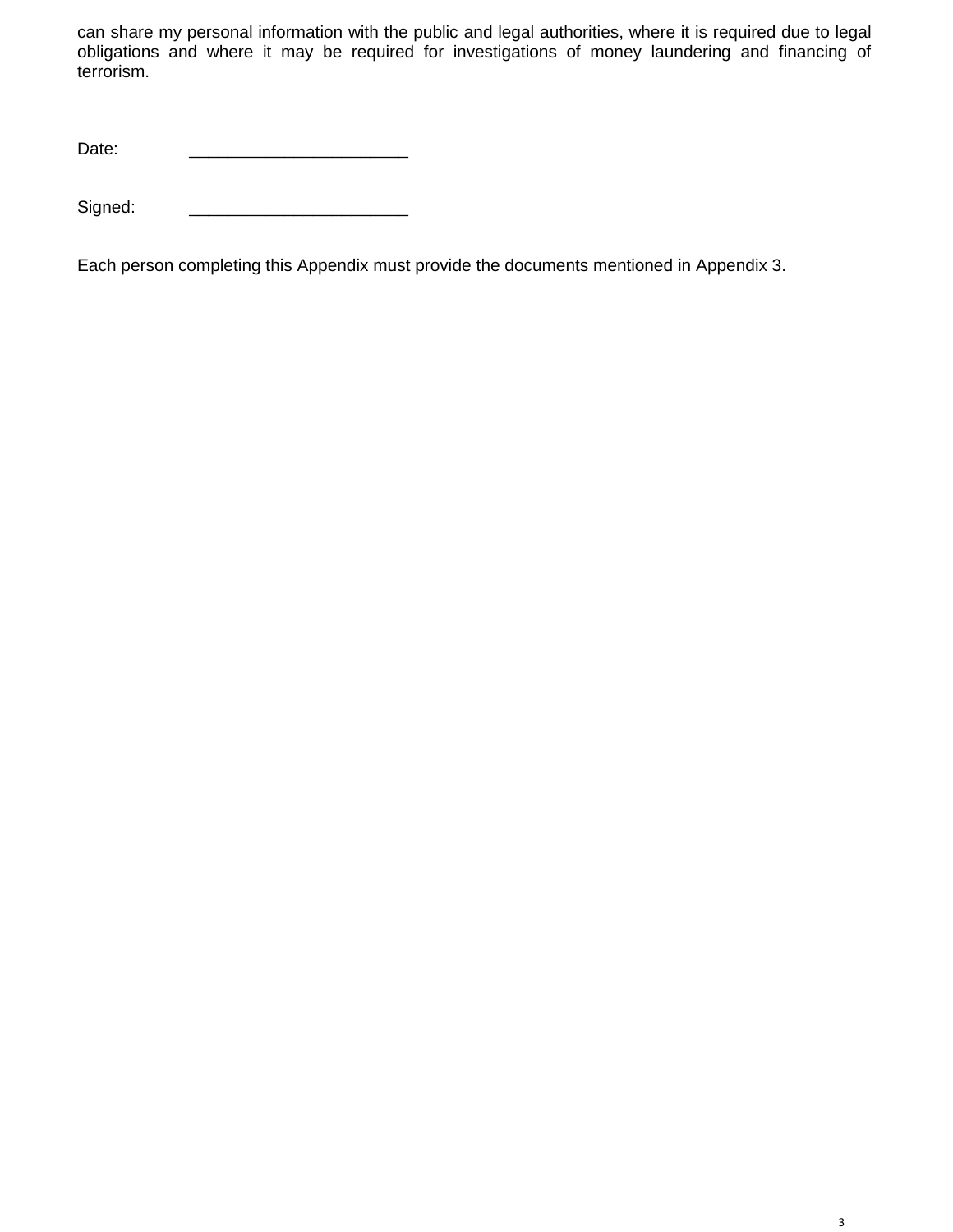# **Appendix 1: Sample Bank Reference-**

*To be submitted for each Shareholder (Registered or Beneficial)*

Please *fax a copy* to +357 22 029 358 and send the original to Ilioupoleos 7, Nicosia, 1101 Cyprus. Facsimile and scanned copies are only acceptable on an interim basis until the original is received within a reasonable timeframe.

# [**On letterhead of bank providing reference**]

[*Date*]

To: Rikkos Mappourides & Associates LLC, Ilioupoleos 7, 1101 Nicosia **Cyprus** 

Dear Sirs,

### [*name of individual*]

This is to confirm that according to our records the above mentioned individual, whose current address is [*address*], has been a client of this bank for [*number*] years and is in good financial standing with us.

I confirm that [*name of bank*] is a bank regulated in [*name of jurisdiction*] and that I am duly authorised to provide this letter to you.

Yours faithfully

[*Name*] [*Title/position*]

\_\_\_\_\_\_\_\_\_\_\_\_\_\_\_\_\_\_\_\_\_\_\_\_\_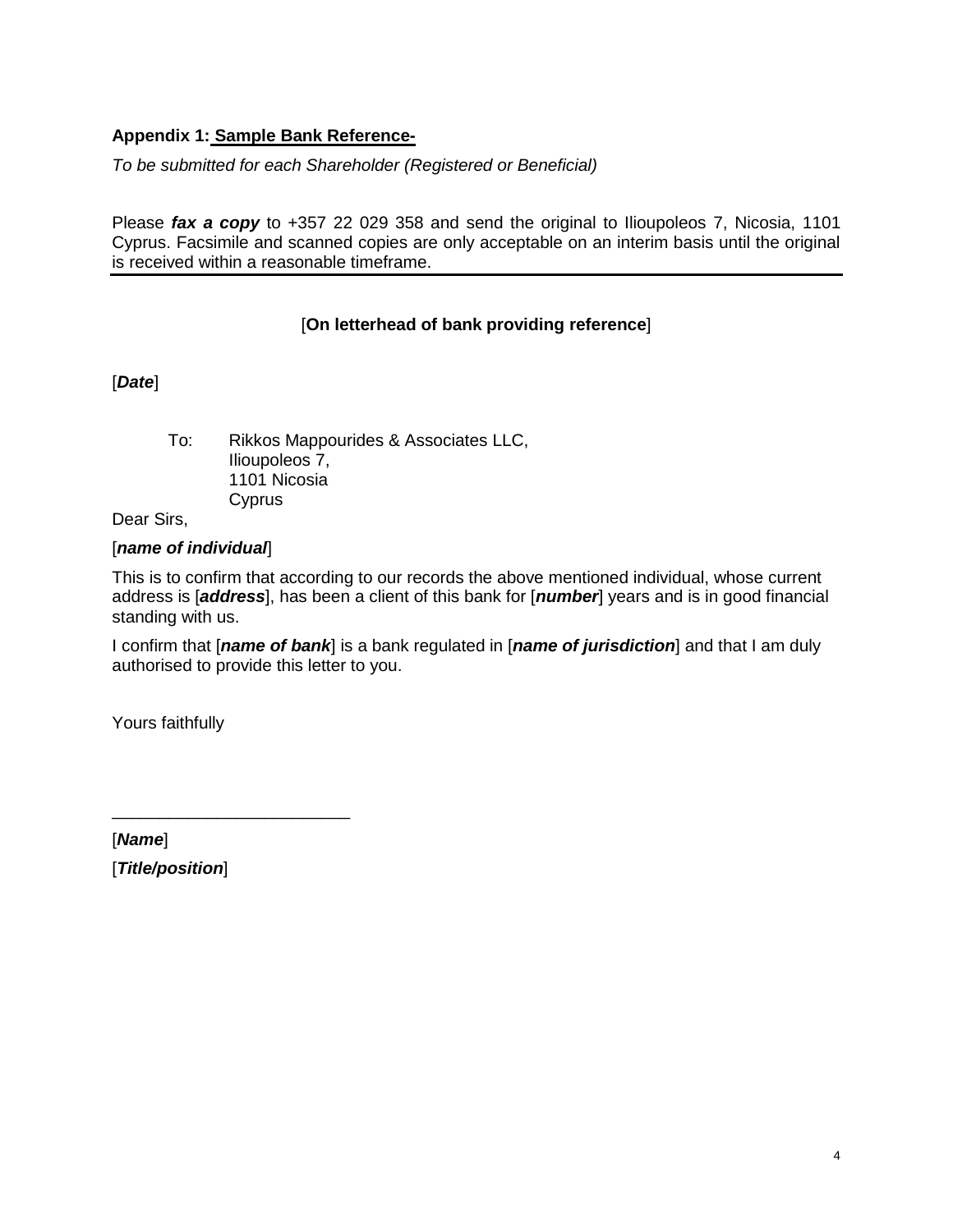# **Appendix 2: Specimen Signature**

Each person completing this questionnaire must sign this page and have such signature certified by a public notary or equivalent, Cypriot embassies or consulates or well known banks.

| <b>Name</b> | <b>Signature</b> | <b>Certified By</b> |
|-------------|------------------|---------------------|
|             |                  |                     |
|             |                  |                     |
|             |                  |                     |
|             |                  |                     |
|             |                  |                     |
|             |                  |                     |
|             |                  |                     |
|             |                  |                     |
|             |                  |                     |
|             |                  |                     |
|             |                  |                     |
|             |                  |                     |
|             |                  |                     |

**\_\_\_\_\_\_\_\_\_\_\_\_\_\_\_\_\_\_\_\_ \_\_\_\_\_\_\_\_\_\_\_\_\_\_\_\_\_\_\_\_\_\_\_\_\_ \_\_\_\_\_\_\_\_\_\_\_\_\_\_\_\_\_\_\_\_\_\_\_\_\_**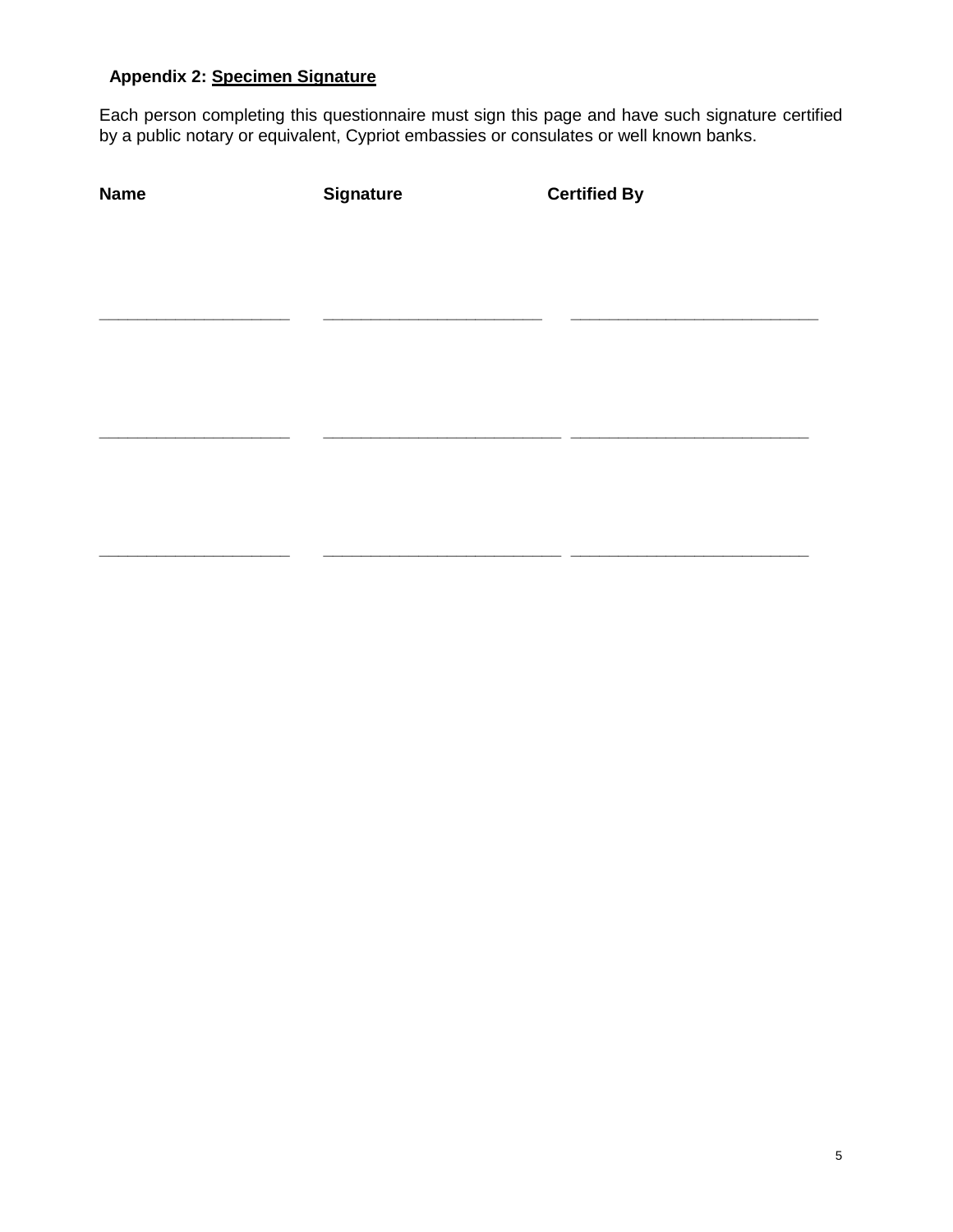# **Appendix 3: Documents Required**

- Personal Questionnaire
- Certified copy of Passport (the certification can be by a public notary or equivalent, Cypriot embassies or consulates, well known banks).
- Proof of residential address (usually by means of a copy of a utility bill or bank statement, certified as a true copy) – cannot be a telephone bill.
- Signature sample (Appendix 2)
- Letter of Reference from a bank (see attached specimen in Appendix 1)